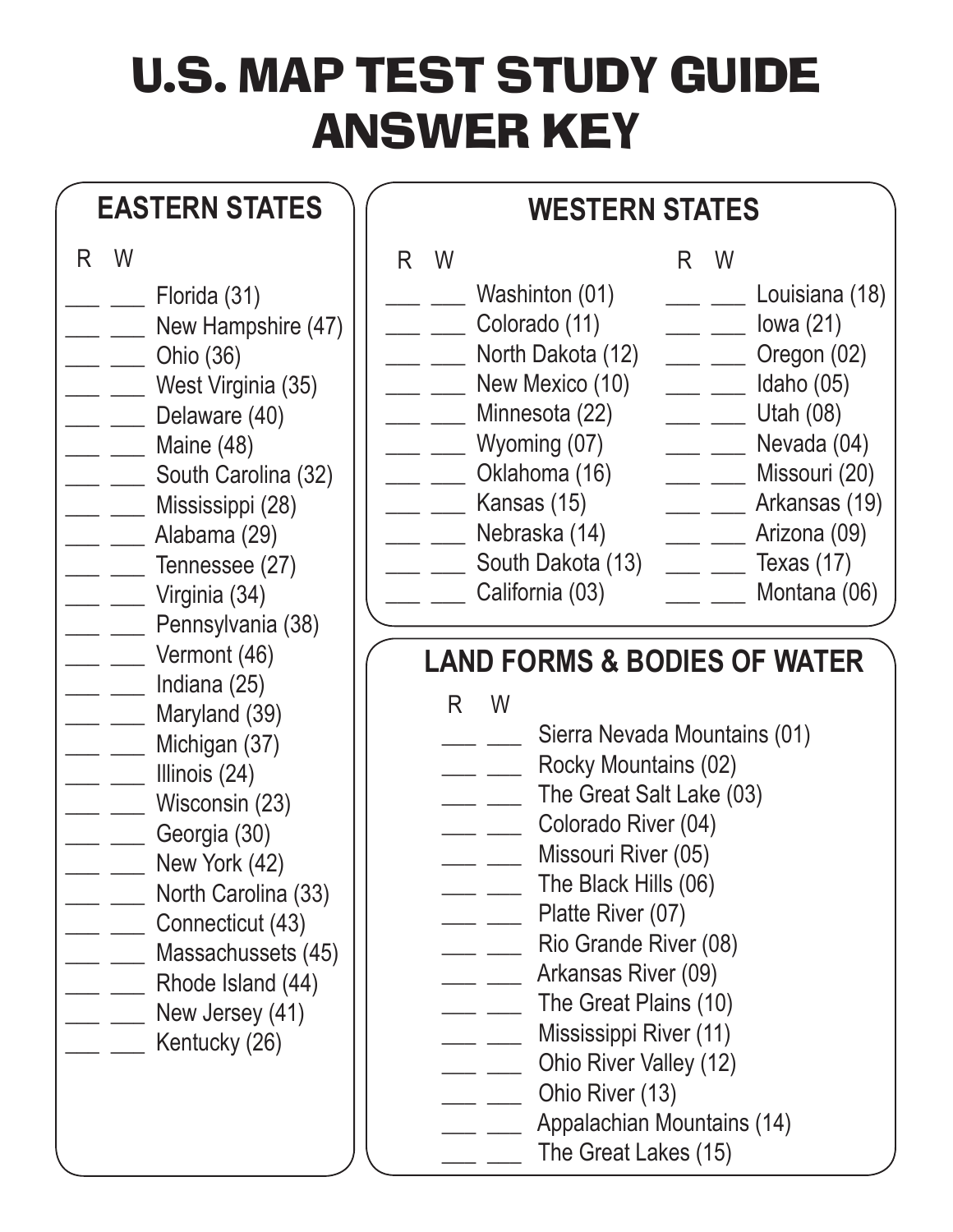## **EASTERN UNITED STATES**

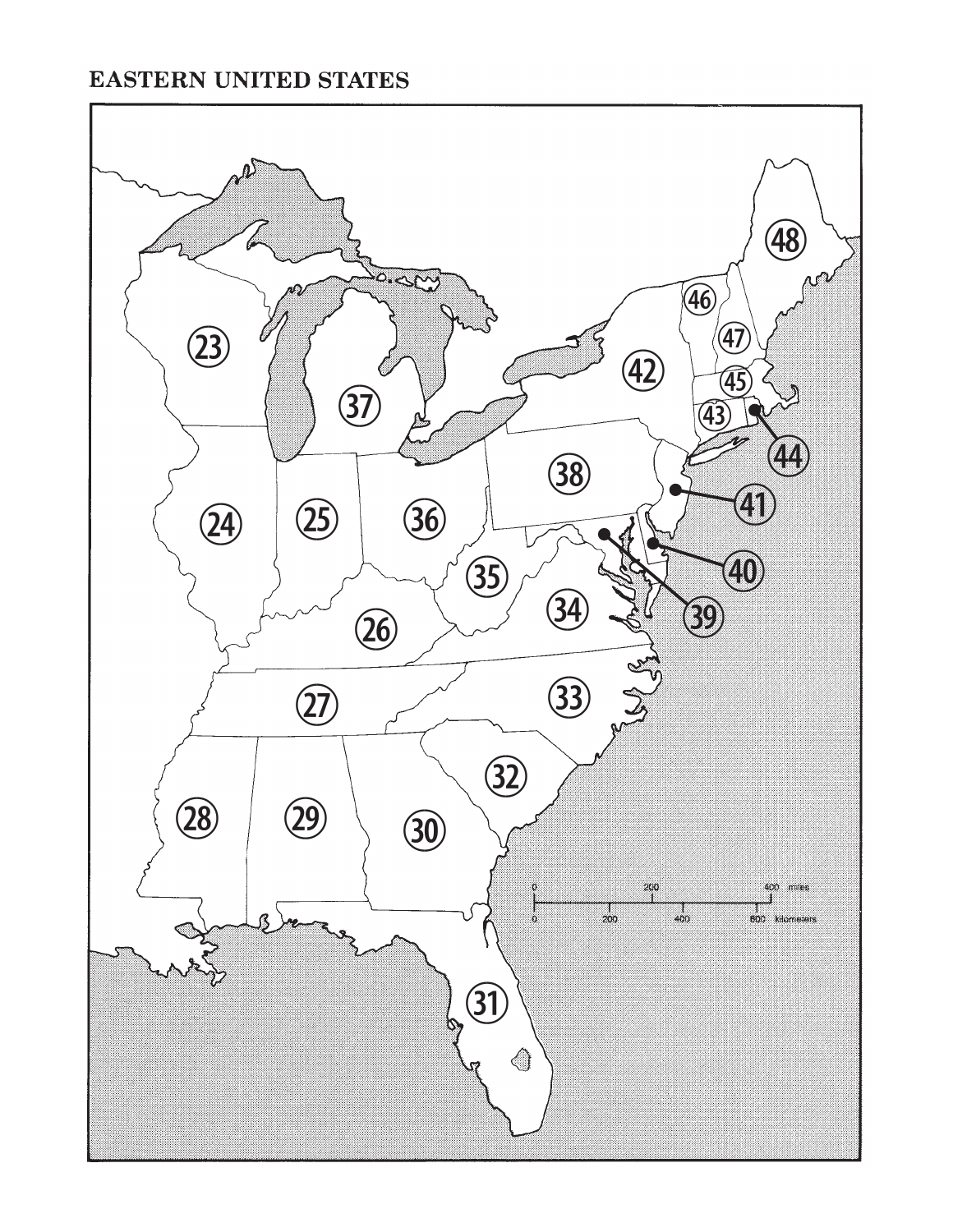## **WESTERN UNITED STATES**

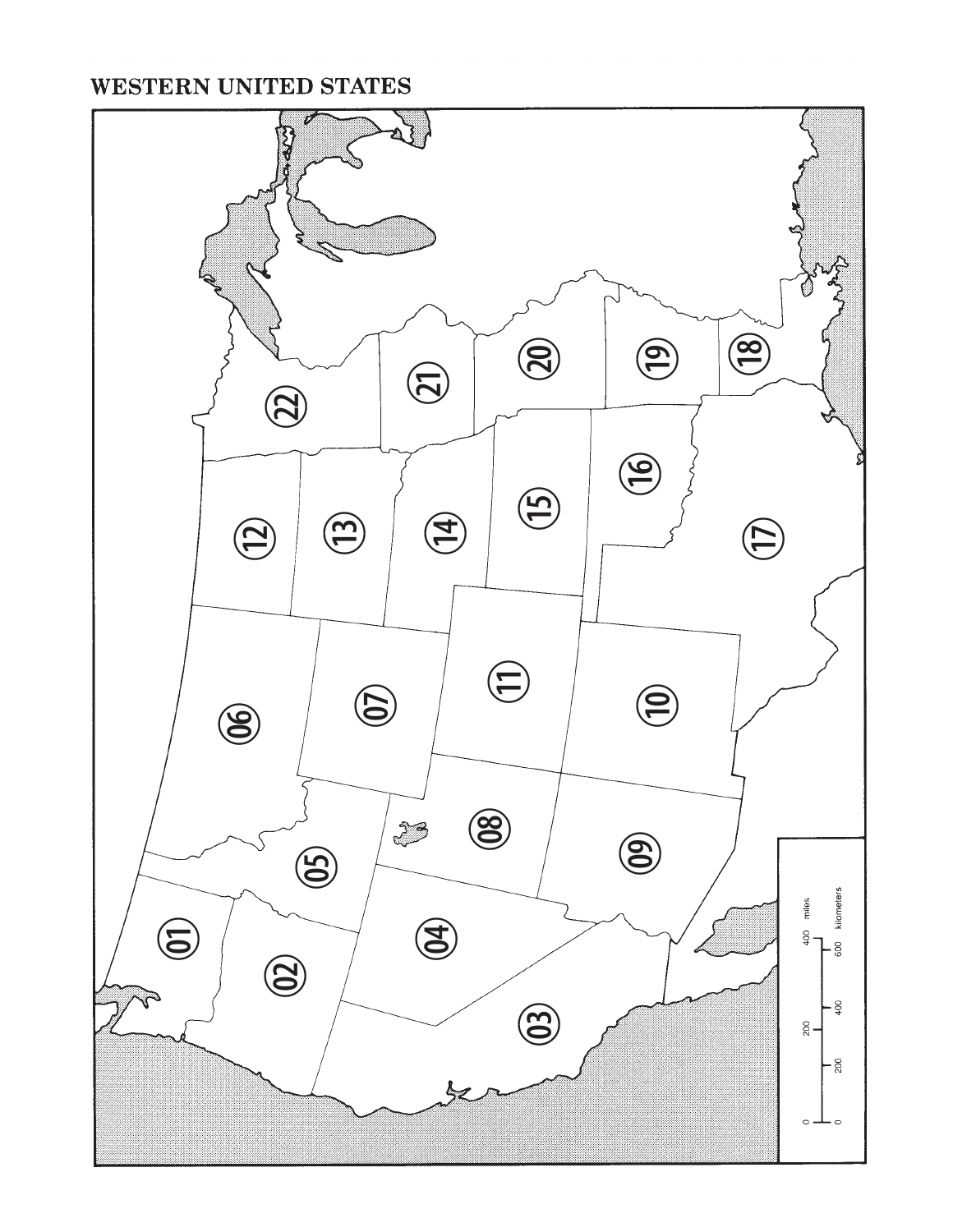